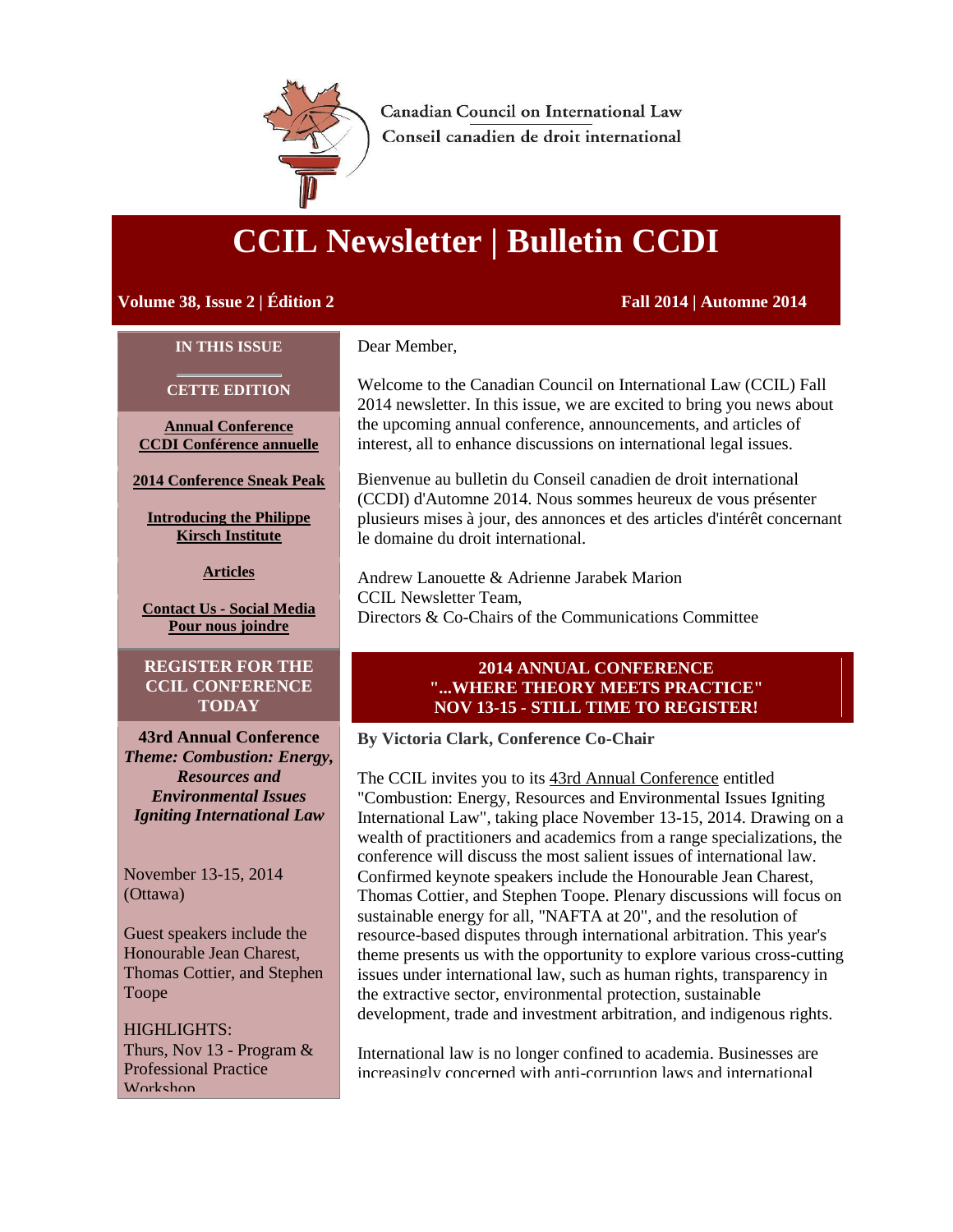<span id="page-1-0"></span>Lester B. Building, 125 Sussex Drive, Ottawa Accredited by the Law Society of Upper Canada for 1.5 Professionalism Hours

Fri - Sat, Nov 14-15 - Regular Program John G. Diefenbaker Building (Old City Hall), 111 Sussex Drive, Ottawa, Ontario

Fri, Nov 14, 19:30 - Banquet Grand Hall, Canadian Museum of History 111 Laurier Street, Gatineau, **Ouebec** 

For more information, visit our website at [www.ccil](http://www.ccil-ccdi.ca/)[ccdi.ca.](http://www.ccil-ccdi.ca/)

[Register Today!](http://r20.rs6.net/tn.jsp?e=00173Tat2KUJ90u1qYmZBygynvb_CGBp0OxQEcY70XaVoB5ZNNhB0oIOZlva8R3_1DlYcGgVGXdMCspG7J6X_Z7NMiELds8MIRAPmSCRbbUxCVXI3qy46q63IxuHk0nuZHvxgwtA5Tdjw0=)

Thank you to our generous sponsors...



arbitration. Renewable energy issues under WTO dispute settlement have attracted the scrutiny of Naomi Klein and the Canadian media. The Supreme Court of Canada continues to grapple with the "trials and tribulations" of interpreting international law. This conference offers academics and practitioners a unique opportunity to further the dialogue on these issues, among others, in a setting where theory meets practice.

Join us on November 13-15 in Ottawa for an opportunity to build new relationships and push the boundaries of international law in Canada. To register as a participant, click [here](http://r20.rs6.net/tn.jsp?e=00173Tat2KUJ90u1qYmZBygynvb_CGBp0OxQEcY70XaVoB5ZNNhB0oIOZlva8R3_1DlYcGgVGXdMCspG7J6X_Z7NMiELds8MIRAPmSCRbbUxCVXI3qy46q63IxuHk0nuZHvxgwtA5Tdjw0=)

If you are interested hosting a panel and/or in sponsorship, please feel free to contact us and read our [Sponsorship Package.](http://r20.rs6.net/tn.jsp?e=00173Tat2KUJ90u1qYmZBygynvb_CGBp0OxQEcY70XaVoB5ZNNhB0oIOZlva8R3_1DlYcGgVGXdMCspG7J6X_Z7NMiELds8MIRAOletDNowIbIYj54c8iH65C3hLANZX3BqmpGP7iYJIZHFnyCPOqBZoNqRfuM8umIQLzUAimgVGbWbBlGZMzEyeYzq2u8J9vUuPmg1vVyR-2GURK64nGQsSZpO2CEA-GWoTdu3gAuyNDGOqnzX3jhHDOTFRoyprvJfukV3rdboLTFbe29-gKOw0Nv2HaZ0jfV6)

# **2014 CONFERENCE SNEAK PEAK**

# **THE GOVERNANCE GAP: EXTRACTIVE INDUSTRIES, HUMAN RIGHTS AND THE HOME STATE ADVANTAGE**

## **Penelope Simons and Audrey Macklin**

# **To Be Presented November 13 at 4pm**

This book explores the persistence of the governance gap with respect to the human rights-impacting conduct of transnational extractive corporations operating in zones of weak governance. The authors launch their account with a fascinating case study of Talisman Energy's experience in Sudan, informed by their own experience as members of the 1999 Canadian Assessment Mission to Sudan (Harker Mission). Drawing on new governance, reflexive law and responsive law theories, the authors assess legal and other non-binding governance mechanisms that have emerged since that time, including the UN Guiding Principles on Business and Human Rights. They conclude that such mechanisms are incapable of systematically preventing human rights violating behaviour by transnational corporations, or of assuring accountability of these actors or recompense for victims of such violations. The authors contend that home state regulation, while not a silver bullet, has a crucial role to play in regulating such conduct. They pick up where UN Special Representative John Ruggie's Guiding Principles on Business and Human Rights left off, and propose an innovative, robust and adaptable template for strengthening the regulatory framework of home states. Their model draws insights from the theoretical literature, leverages existing public, private, transnational, national, 'soft' and hard regulatory tools, and harnesses the specific strengths of state-based governance.

# **BEWARE: BORDER CROSSINGS**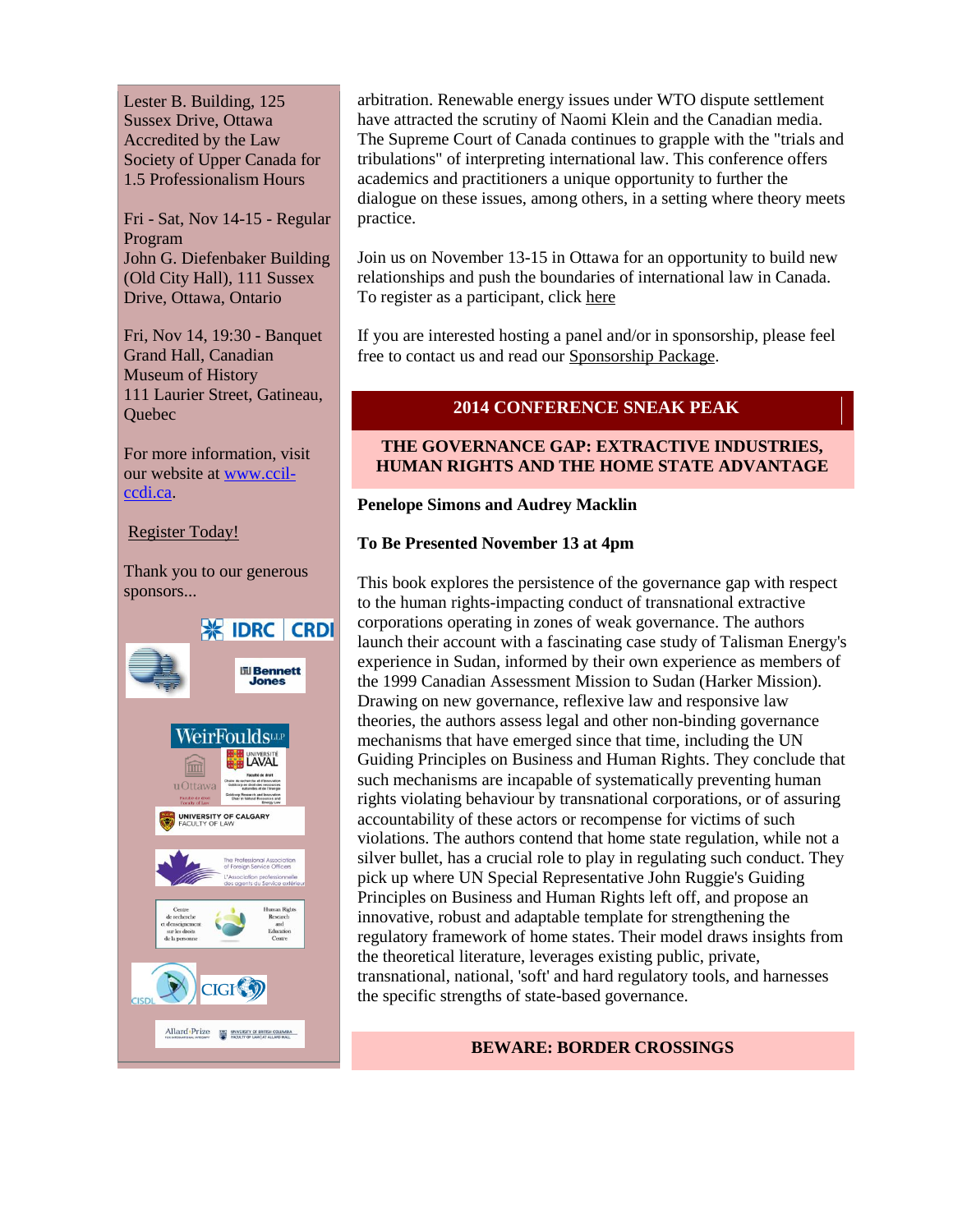

# **INTERNATIONAL LAW EVENTS OF INTEREST**

WEBINAR AND IN-PERSON WORKSHOP - GLOBAL CORPORATE LIABILITY: THE NEW LANDSCAPE OF CORPORATE SOCIAL RESPONSIBILITY ISSUES WITH THE HONOURABLE IAN BINNIE

## Philippe Kirsch Institute

About: The complexity of laws and jurisdictional issues affecting CSR is increasing. Lawyers must counsel their clients on a range of CSR topics: business and human rights, anti-corruption, and ethical sourcing and lending. Webinar led by The Honourable Ian Binnie.

Webinar: Facilitated by The Hon. Ian Binnie, David Hamer, Carol Hansell and Prof. Errol Mendes. Dates: Online October 16 and in-person November 28, 2014, 9:00am-12:00pm Location: Ivey Tangerine Leadership Centre located on the ground floor of the Exchange Tower, 130 King Street West, Toronto, M5X 1A9

# **Jose Alvarez**

# **To Be Presented Friday at 3pm on the Panel, "International Trade Law and International Investment Law: Boundaries, Consistency and Conflicts"**

. . .[T]his author does not believe that boundary crossings horizontally, among international courts and tribunals, or vertically, between international and national adjudicators, are necessarily to be encouraged. But this essay is not an argument against boundary crossings. Some boundary crossings are desirable, others are not. The legitimacy of the "international rule of law" does not always require them. Context matters.

The failure by some international adjudicators - such as investor-state arbitrators in ICSID - to engage in boundary crossings is not always the product of careless or erroneous legal analysis or worse still, a conscious effort to promote a (nefarious) political agenda. . . . Prescriptions for boundary crossings, and jurisprudential approaches that presume that these are "progressive," should be accompanied by a warning: "Beware: unintended consequences ahead." But to pursue the signage metaphor further, the message is "proceed with caution," it is not "no trespassing."

# **CCIL EVENT RECAP: DEMOCRACIES, INTERNATIONAL LAW AND THE PARAMETERS OF CONFRONTING TERRORISM: AN ISRAELI PERSPECTIVE**

On Friday, October 31, 2014, the Canadian Council on International Law (CCIL) was pleased to host a breakfast entitled "Democracies, International Law and the Parameters of Confronting Terrorism: An Israeli Perspective" with guest speaker Ehud Keinan, Deputy Director General and the Legal Adviser of Israel Ministry of Foreign Affairs. The sold-out event took place at the Lord Elgin Hotel in Ottawa and discussed certain legal issues faced by Israel in the context of asymmetric warfare and terrorism. Mr. Keinan also spoke on the fascinating issue of the role of legal advisors during armed conflict. The insight he provided shed light on how the role of lawyers has expanded over the years.

In the course of previous roles in the Ministry of Foreign Affairs, Mr. Keinan has served as Principal Deputy Legal Adviser, also in charge of regional cooperation and economic and water related regional projects, and as Director of the Diplomatic and Civil Law Department. Mr. Keinan has also served as a diplomat in Israel's Embassies in Caracas, Venezuela, and in Santo Domingo, The Dominican Republic. He has represented Israel in numerous bilateral and multilateral negotiations, and served, inter alia, as the head of the Legal Support Unit of the Annapolis Process Negotiations with the Palestinians, as a member of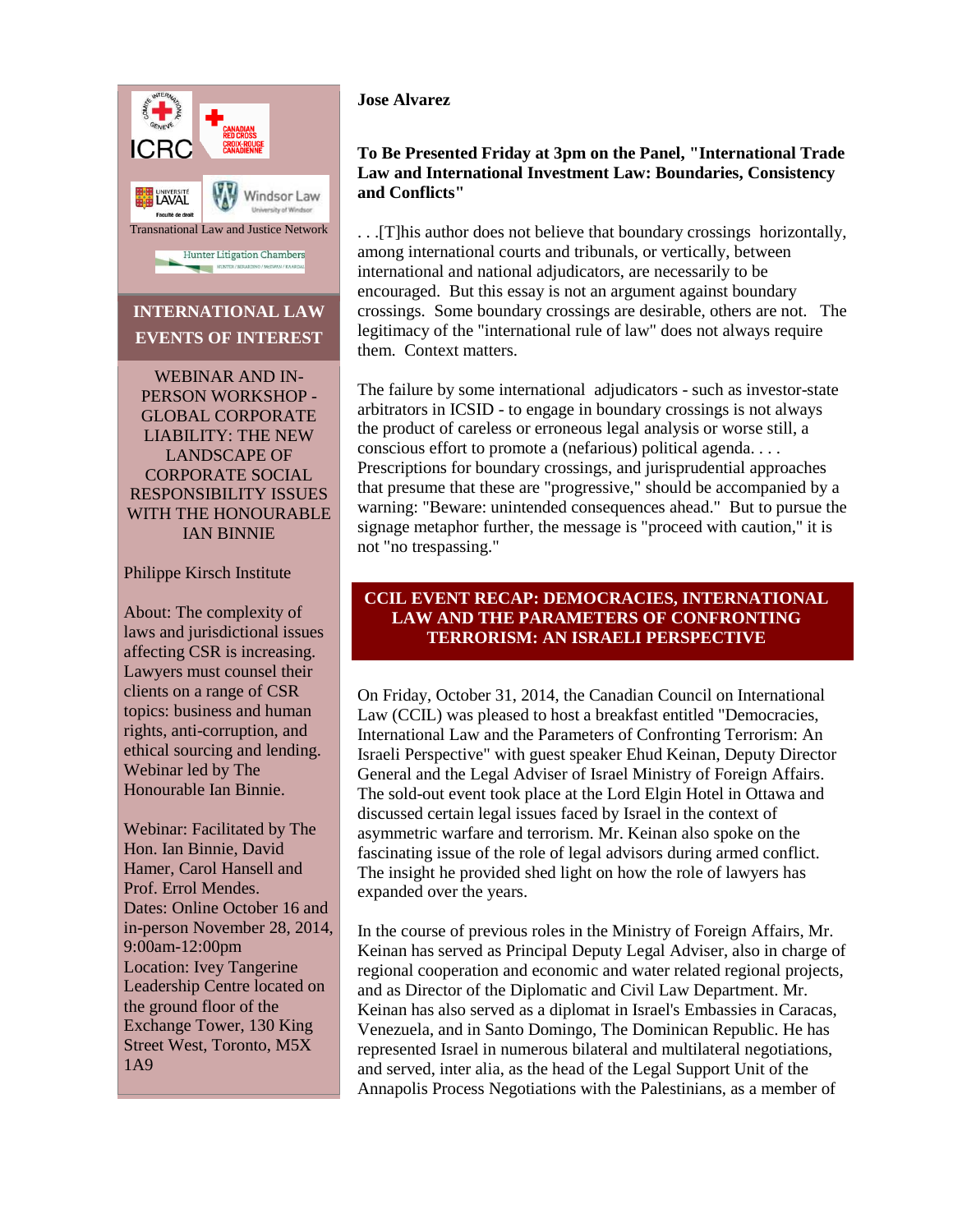#### <span id="page-3-0"></span>[More Details](http://r20.rs6.net/tn.jsp?e=00173Tat2KUJ90u1qYmZBygynvb_CGBp0OxQEcY70XaVoB5ZNNhB0oIOZlva8R3_1DlYcGgVGXdMCuEUGPcHeAj3BvongYig1YXZjHapKYjmAySzoz5Ph1NTCQAm6wP0pkXNwlu1P3hLV4MyP1YSs9eCk9XQKY-o7MGq73rZYk6Y5N032uOEPjQLDueXSnFzCpEpdYbPvmX36gITmEb_Rkg6sxJMDzyvTTFPcZZJnWT_wtURXziIzdwxxK3wz-FUOJZ)

[Version française](http://r20.rs6.net/tn.jsp?e=00173Tat2KUJ90u1qYmZBygynvb_CGBp0OxQEcY70XaVoB5ZNNhB0oIOZlva8R3_1DlOGbesAbCHFGF-JvzjMJGR9L4b5PKcbMmGLWmLoGT9J3YkQ597FnIokn9LxL-0273z2dBOQJNn76xOgiF5aMUKW7i73Z4Y_OaJZzuE_UpjZN3ihbnnSTy1N7a-rN2tX9isGxiIvm1tAQ=)

WEBINAR PROTECTING YOUR **INTELLECTUAL** PROPERTIES: BEST PRACTICES FOR **CHINA** 

\_\_\_\_\_\_\_\_\_\_\_\_\_\_\_\_\_\_\_\_\_\_

American Bar Association - International Section James Zimmerman will explore intellectual property rights in China, examine litigation to recover, and discuss market strategies employed by foreign companies in China.

Date: December 18, 2014, 11:00am-12:30pm ET

#### [More Details](http://r20.rs6.net/tn.jsp?e=00173Tat2KUJ90u1qYmZBygynvb_CGBp0OxQEcY70XaVoB5ZNNhB0oIOZlva8R3_1DlYcGgVGXdMCuxuAtX1HbcrlgbUKQoXmJ-k68bPCnFxdS0xmb9a8JZ2rCoXHBMjlaU8zzwyz0QB__mCx_5m-iPBO5RccQfn55_VWBvjx2rSXE4CCFlNLW12RCn7uKMAg5ivrUy7dn7Be0=)

\_

## ILA-ASIL ASIA-PACIFIC RESEARCH FORUM

\_\_\_\_\_\_\_\_\_\_\_\_\_\_\_\_\_\_\_\_\_\_

Hosted by the Chinese (Taiwan) Society of International Law - Chinese (Taiwan) Branch of the International Law Association (ILA), in partnership with the Law in the Pacific Rim Region Interest Group of the American Society of International Law (ASIL) and the Research Center for International Legal Studies, National Chengchi University

Theme: "Integrating the Asia-Pacific: Why International Law Matters?" Date: May 25-26, 2015

Israeli delegation to Camp David Summit, and as a member of the legal team of the Israeli delegation to the negotiations with the Palestinians (Interim Agreement). He has also served as Principal Legal Counselor to the Israeli negotiations with the Holy See.

# **INTRODUCTION TO THE PHILIPPE KIRSCH INSTITUTE**

# **By Clara Vaz, Program Associate**

The Philippe Kirsch Institute is an exciting new Canadian venture, named for the Canadian lawyer and diplomat who served as the first President and one of the first judges of the International Criminal Court in The Hague. Its premiere faculty of judges, lawyers and academics offers the highest quality professional development opportunities to lawyers across Canada in such areas of practice as human rights, constitutional, civil, international and transnational law.

The Institute's in-person and online courses extend beyond standard competencies, litigation strategy and technical proficiency. The Institute is committed to instilling amongst participants a rich understanding of professionalism, its virtues and their effect on the members of the public the legal profession is pledged to serve. The Institute's select list of inaugural faculty members, including the Hon. Ian Binnie, the Hon. Michel Bastarache, the Hon. Frank Iacobucci, Justice Yves de Montigny, Lorne Waldman, Pearl Eliadis, Raj Anand, Lorne Sossin and Kent Roach, are testament to that commitment [\(click here for](http://r20.rs6.net/tn.jsp?e=00173Tat2KUJ90u1qYmZBygynvb_CGBp0OxQEcY70XaVoB5ZNNhB0oIOZlva8R3_1DlYcGgVGXdMCuEUGPcHeAj3BvongYig1YXZjHapKYjmAzSSoLOqPOJTM1To8bXfYWG)  [faculty bios\)](http://r20.rs6.net/tn.jsp?e=00173Tat2KUJ90u1qYmZBygynvb_CGBp0OxQEcY70XaVoB5ZNNhB0oIOZlva8R3_1DlYcGgVGXdMCuEUGPcHeAj3BvongYig1YXZjHapKYjmAzSSoLOqPOJTM1To8bXfYWG).

The Institute was created to support an important charity, the Canadian Centre for International Justice (CCIJ), to which its profits will flow. CCIJ helps survivors of war trauma and torture seek redress against their abusers as part of a global movement to end impunity for the most serious violations of international human rights.

The Philippe Kirsch Institute has recently launched its fall course series, combining webinars and in-person workshops that engage lawyers in an online learning environment while also giving participants the opportunity to engage face to face with leading lawyers, professors and judges. Course topics range from Global Corporate Liability (with The Hon. Ian Binnie) to Working with Clients who have Suffered Psychosocial Trauma (with Lorne Waldman and Avvy Go), offering participants a wide gamut of choice.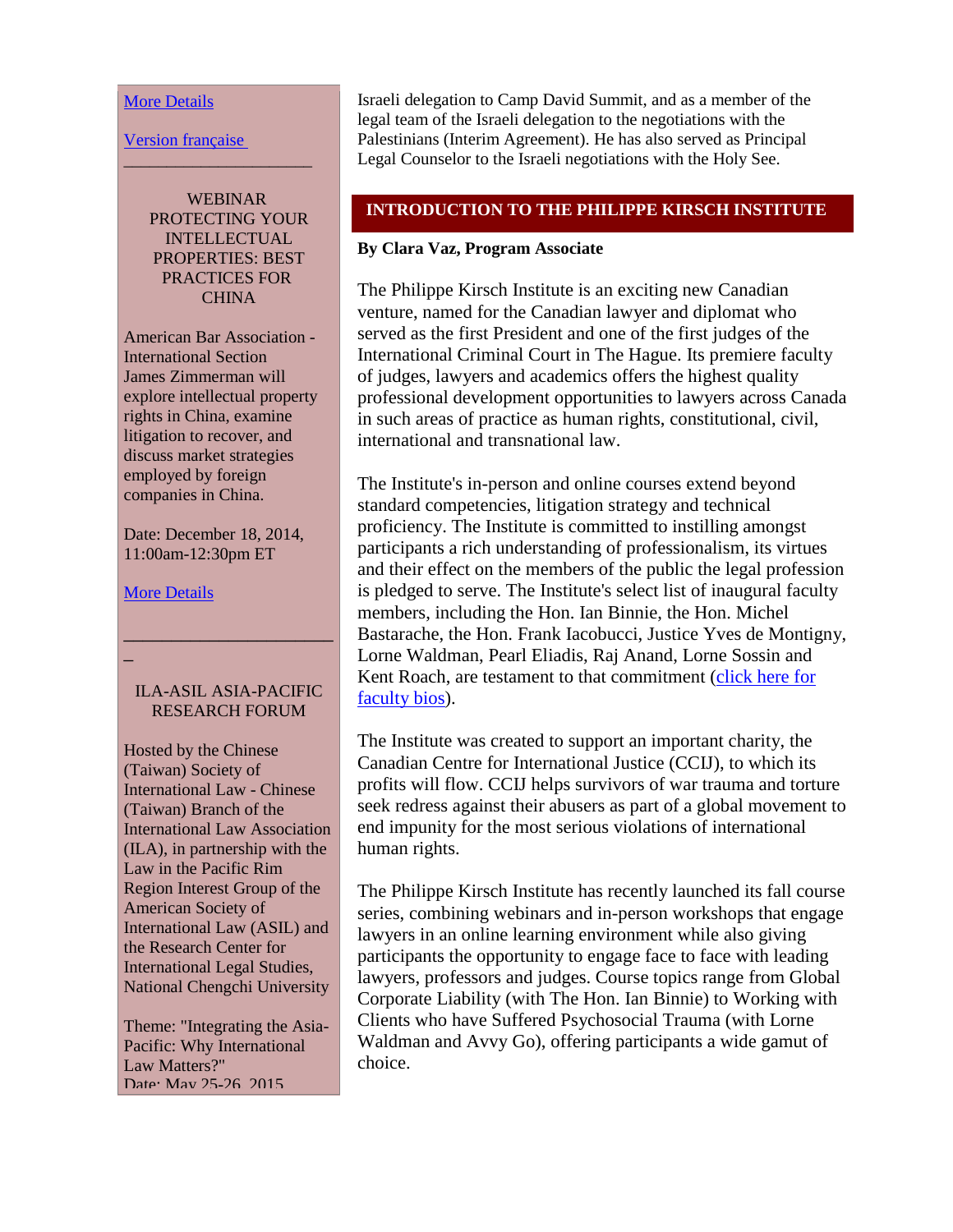<span id="page-4-0"></span>Location: Regent Taipei Hotel in Taipei, Taiwan, ROC About: The Research Forum will provide a forum for academics, practitioners, and policy-makers to examine a wide range of international and transnational law issues confronting the Asia-Pacific.

A call for papers is now underway!

[Conference Details](http://r20.rs6.net/tn.jsp?e=00173Tat2KUJ90u1qYmZBygynvb_CGBp0OxQEcY70XaVoB5ZNNhB0oIOZlva8R3_1DlYcGgVGXdMCtktTllaitJIn3ckbxVyVPNGg-2CxYbV9XrltHJGwPSkvsjG5MnEm7z) 

**BECOME A MEMBER \_\_\_\_\_\_\_\_\_\_\_\_\_\_\_\_**

## **DEVENEZ MEMBRE**

Become a member and have access to a network of professionals with similar interests.

More [info...](http://r20.rs6.net/tn.jsp?e=00173Tat2KUJ90u1qYmZBygynvb_CGBp0OxQEcY70XaVoB5ZNNhB0oIOZlva8R3_1DlYcGgVGXdMCspG7J6X_Z7NMiELds8MIRAfZz635YKIPZy0WEdD9zhbomhFLlgQBlt)

Devenez membre et profitez des avantages tel que l'accès à un réseau de professionnels partageant des intérêts similaires.

[Pour en savoir plus...](http://r20.rs6.net/tn.jsp?e=00173Tat2KUJ90u1qYmZBygynvb_CGBp0OxQEcY70XaVoB5ZNNhB0oIOZlva8R3_1DlYcGgVGXdMCshORn6dAuCg7aEcyw_vXyHwhlJ0QrDJGG8OPScU8evUahza0BvYkqBYy8VKwAtb7-XK9u0By5JapulX-iC4jOajL_c4etZiEc=)

If you have any questions or comments, please feel free to contact the Directors on the Boad and Communications Committee Co-Chairs, Andrew Lanouette and Adrienne Jarabek, at [manager@ccil-ccdi.ca](mailto:manager@ccil-ccdi.ca)



For Francophone professionals, the Institute is building several series and is currently offering "Droit à l'égalité, discrimination et le fonctionnement des tribunaux québécois", with Justices Juanita Westmoreland-Traoré and Michèle Rivet who will speak to equality, minorities and criminal law practice. The most recent French course on transnational class action litigation brings together Justice Pierre Dalphond, Sylvain Lussier and Bruce Johnston for a moderated debate on class action litigation in Canada and the international arena.

The Kirsch Institute also hosts an impressive Speaker's Bureau, presenting inspiring and powerful thought leaders who tell powerful stories, raising awareness about an array of socially relevant issues and influencing public and political discussion. With the Speaker's Bureau, we aim to uncover effective ways to inspire people and provide meaningful change through the power of communication.

The Philippe Kirsch Institute is an amazing network where legal minds grow, adopt new perspectives and develop the necessary tools for an innovative global practice. You can read more about the Institute and its courses at [www.kirschinstitute.ca](http://r20.rs6.net/tn.jsp?e=00173Tat2KUJ90u1qYmZBygynvb_CGBp0OxQEcY70XaVoB5ZNNhB0oIOZlva8R3_1DlYcGgVGXdMCuEUGPcHeAj3BvongYig1YXZjHapKYjmAzF-1vB5VqtAg==)

## **ARTICLES**

# **JUSTICE FOR VICTIMS AT THE INTERNATIONAL CRIMINAL COURT AND IN CANADA**

## **By Prof. Benjamin Perrin & Angela Lee**

Victims of genocide, war crimes, and crimes against humanity have historically been excluded from the international trials of their perpetrators. Only a handful were seen and heard as witnesses - most others were silenced and received no redress for the devastating harm they and their families suffered. The founders of the International Criminal Court (ICC) set out to change this state of affairs by adopting a wide range of substantive and procedural rights for victims, including the ability to receive reparations. However, a decade after the ICC officially opened its doors, a debate rages about whether it has failed in its promise to victims or has gone too far in implementing victims' rights by impinging upon the rights of the accused to a fair trial.

#### **[Read more...](http://r20.rs6.net/tn.jsp?e=00173Tat2KUJ90u1qYmZBygynvb_CGBp0OxQEcY70XaVoB5ZNNhB0oIOZlva8R3_1DlOGbesAbCHFGF-JvzjMJGR9L4b5PKcbMmGLWmLoGT9J3YkQ597FnIokn9LxL-0273z2dBOQJNn76xOgiF5aMUKW7i73Z4Y_OakqpWb_b4TwCrmqH3Uvg_D8Ia46C9LORUsah0jhLhatU=)**

**LE RETRAIT D'UN ÉTAT DU STATUT DE LA COUR PÉNALE INTERNATIONAL (CPI): MÉCANISMES ET INCIDENCES DE DROIT**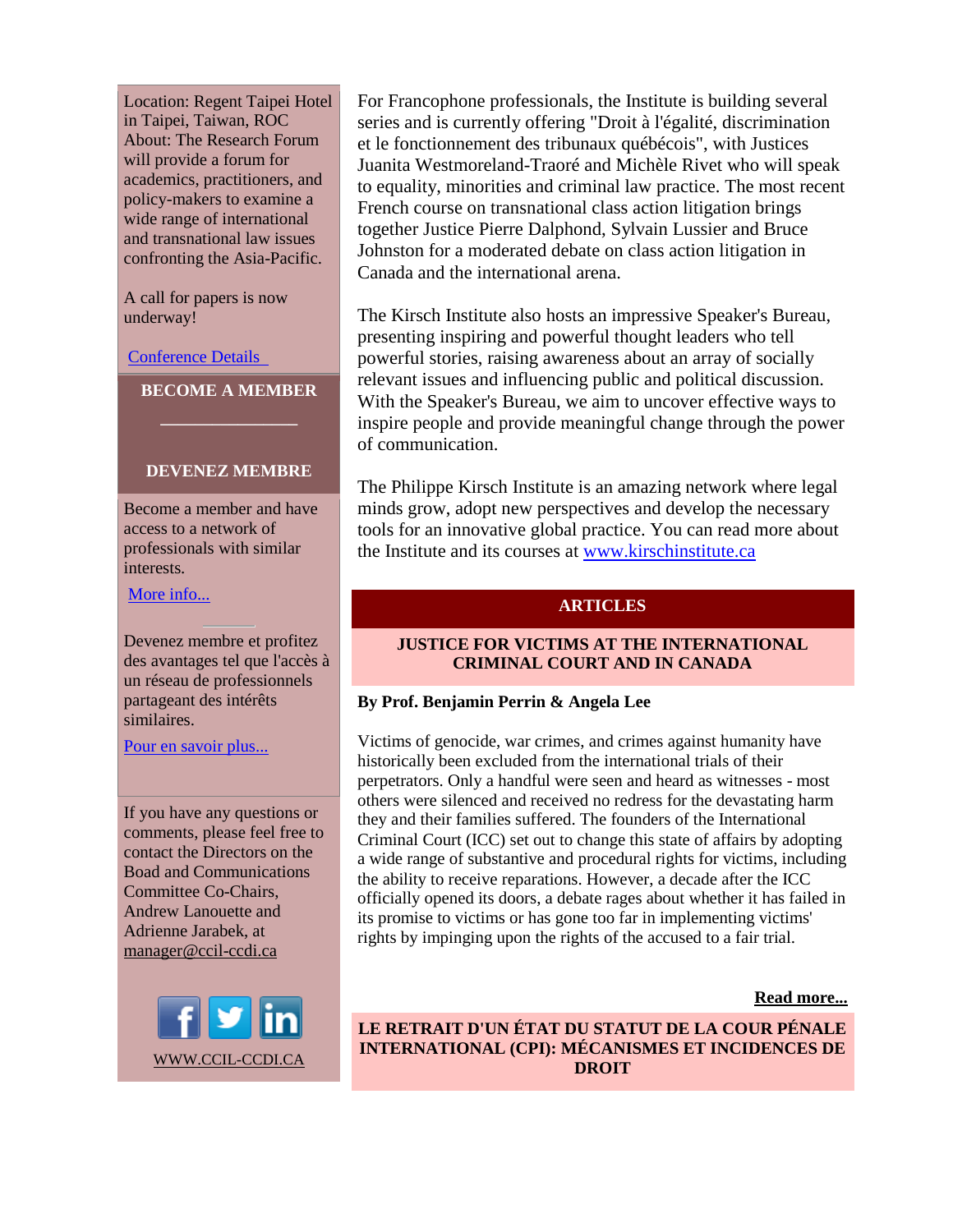#### **By Willy Tshibombi**

La Cour Pénale Internationale (CPI) est une juridiction pénale internationale à caractère permanent. Pour agir, elle n'exerce sa compétence que si la personne mise en accusation est un citoyen d'un État membre à la CPI ou si le crime supposé a été commis sur le territoire d'un État membre. Le Statut qui la crée est un traité de codification de droit pénal international et un instrument de protection des droits de l'homme. Partant de sa nature, ce Statut a un régime juridique particulier.

Par ailleurs, la communauté internationale a déclaré à maintes reprises qu'« il n'y aurait pas d'impunité pour les crimes les plus graves au regard du droit international et que les auteurs de ces crimes devraient rendre des comptes ». Malgré cette détermination, le Statut de la CPI concède aux États la possibilité de se retirer.

Cette réflexion répond à la question de savoir si la possibilité de retrait du Statut offerte aux États garantit la protection des droits de l'homme ; en particulier, le droit à un procès équitable.

À son article 127, le Statut dispose : « tout État Partie peut, par voie de notification écrite adressée au Secrétaire général de l'ONU, se retirer du présent Statut .»

À titre de conséquence, le retrait :

- N'affecte pas l'examen des affaires que la Cour avait déjà commencé avant la date à laquelle il a pris effet;

- N'affecte pas la coopération établie avec la Cour à l'occasion des enquêtes et procédures pénales déjà commencées avant la date à laquelle le retrait a pris effet.

Ce mécanisme garantit donc les règles d'un procès équitable. Il est aussi renforcé par le cadre de coopération établi entre la CPI et l'Organisation des Nations Unies (ONU). Il permet au Conseil de sécurité de déférer devant la CPI des situations de crimes internationaux des États non parties au Statut.

**[Read more...](http://r20.rs6.net/tn.jsp?e=00173Tat2KUJ90u1qYmZBygynvb_CGBp0OxQEcY70XaVoB5ZNNhB0oIOZlva8R3_1DlOGbesAbCHFGF-JvzjMJGR9L4b5PKcbMmGLWmLoGT9J3YkQ597FnIokn9LxL-0273z2dBOQJNn76xOgiF5aMUKW7i73Z4Y_Oal7loGKDygwpTs-FEGcV1VVptCN4MXMymSCpP0Si0LVA=)**

## **A SEA OF TROUBLE? THE CANADA-FRANCE EXTENDED CONTINENTAL SHELF CLAIM DISPUTE**

# **By JJP Smith**

Two decades after coming into effect, the 1982 United Nations Convention on the Law of the Sea has ensured the stable resolution of maritime territorial claims among the world's coastal states. A wide